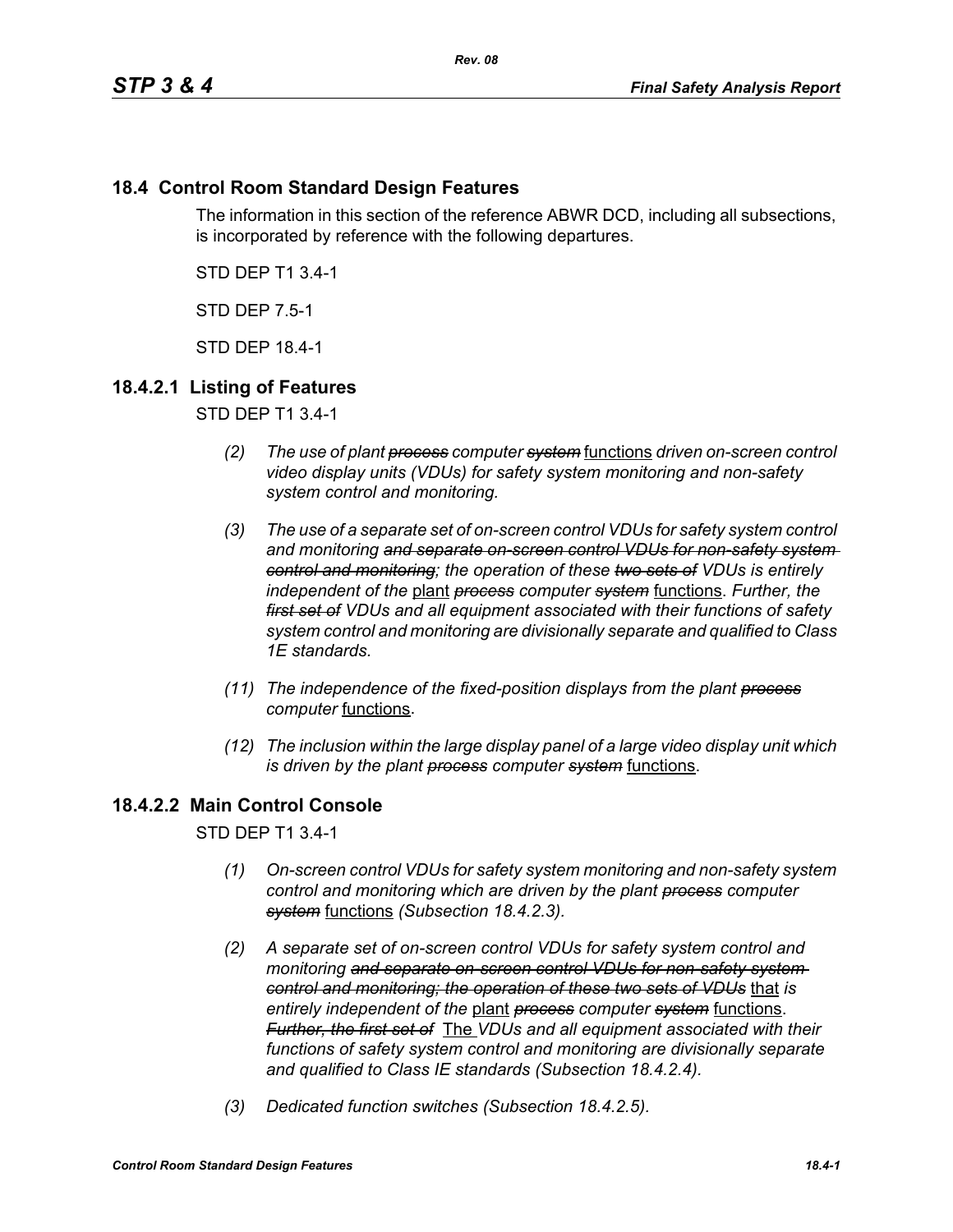### STD DEP 18.4-1

*The main control console is also equipped with a limited set of dedicated displays for selected functions (e.g., the Standby Liquid Control System and the synchronization of the main generator to the electrical grid).*

### **18.4.2.3 VDUs Driven by Plant** *Process Computer* **Functions** *Driven VDUs*

STD DEP T1 3.4-1

*A set of onscreen control VDUs is incorporated into the main control console design to support the following activities:*

- *(1) Monitoring of plant systems, both safety and non-safety nonsafety-related*
- *(2) Control of non-safety system components*
- *(3) Presentation of system and equipment alarm information*

*This set of VDUs is driven by the plant process computer system* functions. *Thus, data collected by the* plant *process computer* functions *is available for monitoring on these VDUs. All available display formats can be displayed on any of these VDUs.*

## **18.4.2.4 VDUs Independent of Plant** *Process Computer* **Functions** *Independent VDUs*

STD DEP T1 3.4-1

*A set of VDUs which are independent of the* plant *process computer* functions *are also installed on the main control console. These VDUs are each driven by independent processors. They are divided into two subsets:*

- *(1) The first subset consists of those These VDUs which are dedicated, divisionally separated devices. The VDUs in this group can only be used for monitoring and control of equipment within a given safety division. The VDUs are qualified, along with their supporting display processing equipment, to Class 1E standards.*
- *(2) The second subset of process computer independent VDUs are used for monitoring and control of non-safety plant systems. The VDUs in this subset are not qualified to Class 1E equipment standards.*

## **18.4.2.8 Fixed-Position Display**

STD DEP T1 3.4-1

*The fixed-position portion of the large display panel provides key plant information for viewing by the entire control room staff. The dynamic display elements of the fixed position displays are driven by dedicated microprocessor-based controllers which are independent of the plant process computer system* functions.